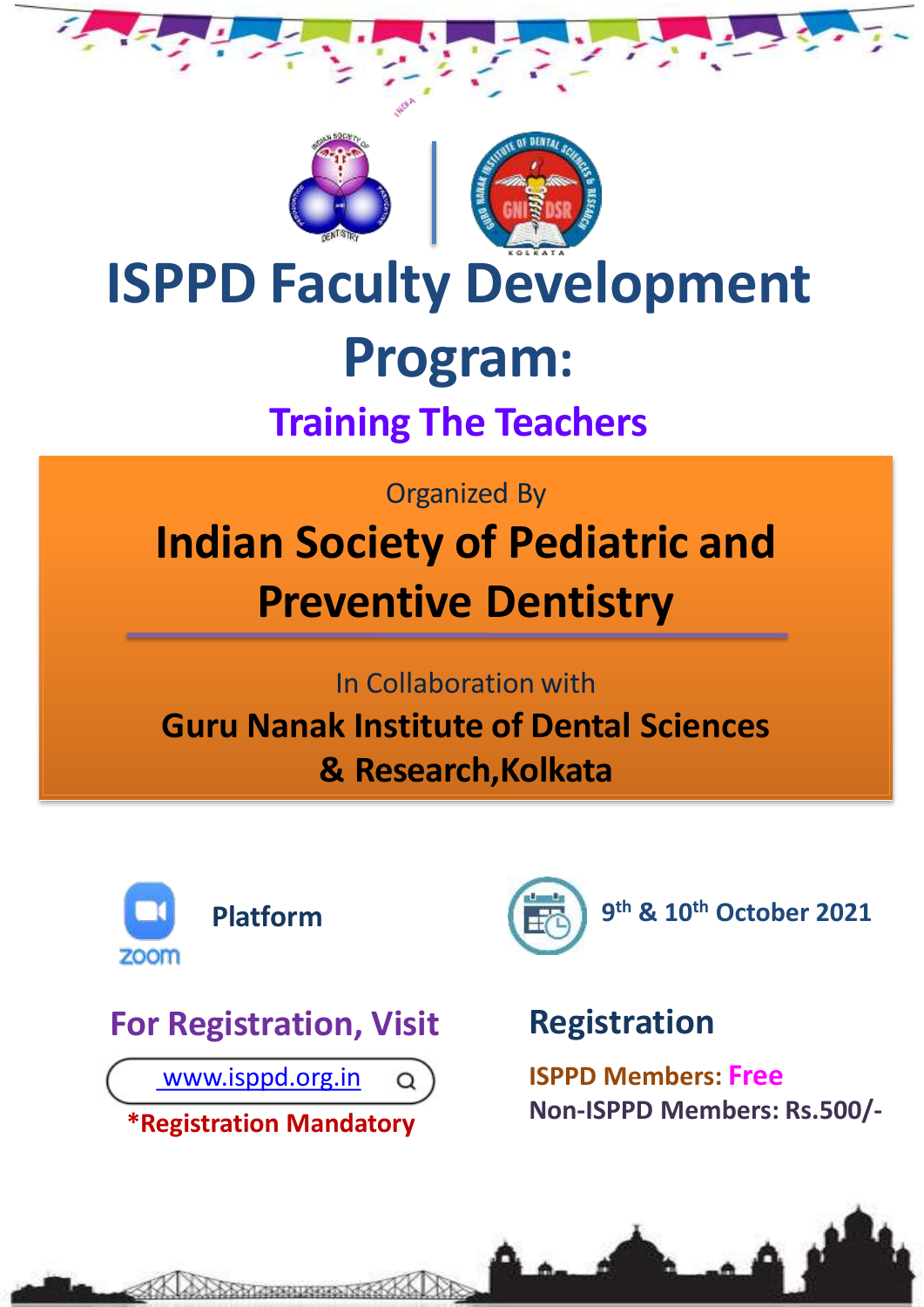# **ISPPD OFFICE BEARERS**

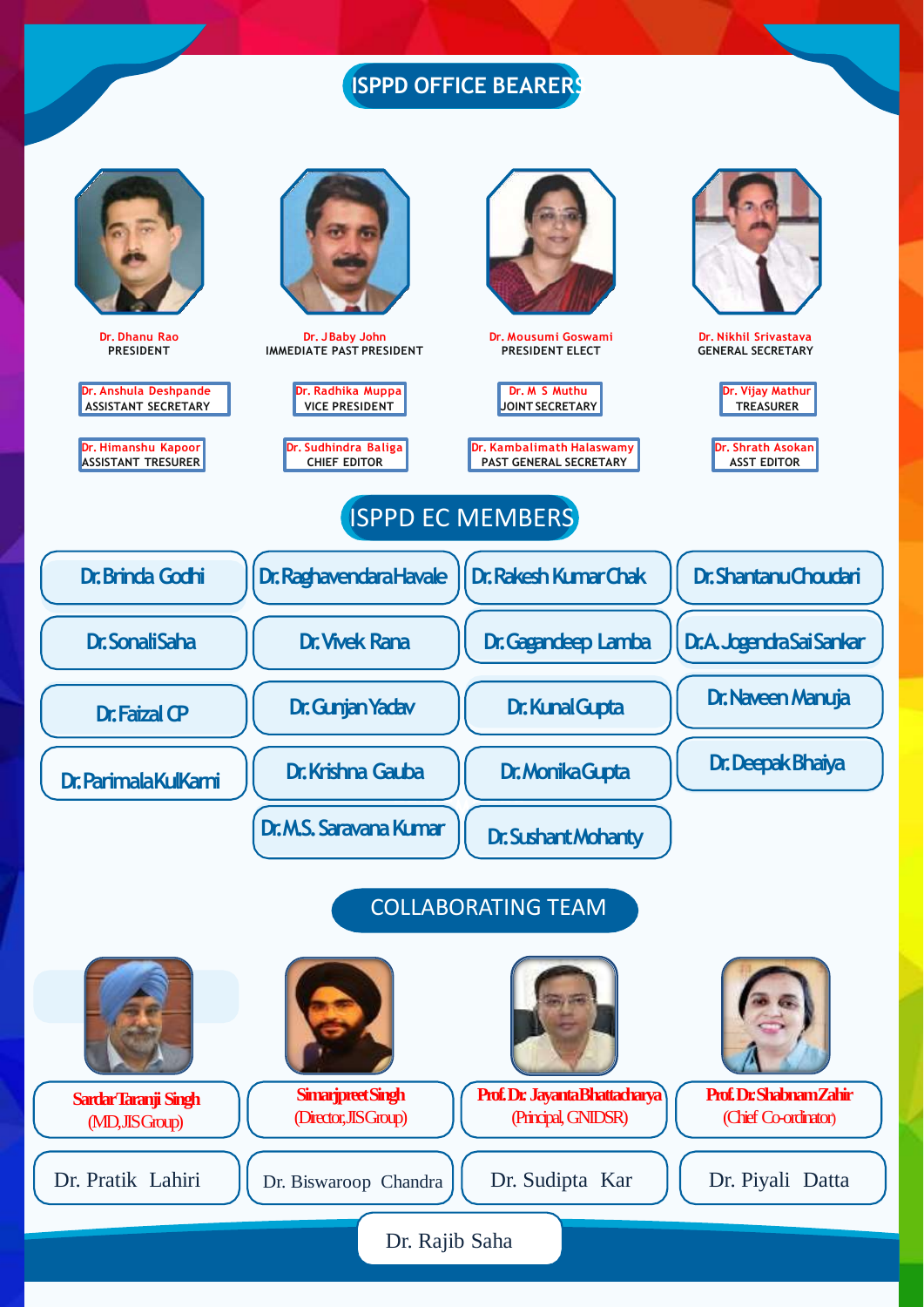

**ISPPD Faculty Development Program**

**Presidential Address**

**Dr. Dhanu Rao** (President , ISPPD)

#### **Inaugural Address**

**Dr. Nikhil Srivastava** (General Secretary, ISPPD) **Welcome Address**

**Dr. Jayanta Bhattacharya** (Principal, GNIDSR)

## **Day 1, Session I, 9 th October, 2021 (Saturday)**

### **Time: 10:00 am – 1:00pm.**

| S. No         | Topic                                                                         | Speaker               | Moderator        |
|---------------|-------------------------------------------------------------------------------|-----------------------|------------------|
|               | Taxonomy of educational<br>objectives: implications in dental<br>leducations. | DR. RICHA KHANNA      | DR. SUBIR SARKAR |
| $\mathcal{D}$ | Teaching learning strategies                                                  | DR. SUDAKSHINA<br>KAR | DR. JIBAN MISHRA |
| 3.            | Who is an effective TEACHER?                                                  | DR. SHABNAM ZAHIR     | DR. BABY JOHN    |

#### **Day 1,Session II**

**Time: 5:00 p.m. - 7:30 p.m.**

| S. No | Topic                                                                                                        | Speaker                          | Moderator             |
|-------|--------------------------------------------------------------------------------------------------------------|----------------------------------|-----------------------|
| 4.    | Role of Group dynamics and team<br>building in health education                                              | DR. ANSHULA<br><b>DESHPANDEY</b> | DR. PARIMALA KULKARNI |
| 5.    | Clinical skill development and chair<br>side mannerism: An adjunct to<br>successful dental clinical practice | DR. AMINA SULTAN                 | DR PRASANNA KR SAHOO  |
| 6.    | Micro Teaching in Dentistry                                                                                  | DR. SUBHABRATA PAL               | DR. RAJU BISWAS       |

### **Day 2, Session III**

**Time: 5:00 p.m. - 7:30 p.m.**

| S. No | <b>Topic</b>                                          | Speaker            | Moderator                    |
|-------|-------------------------------------------------------|--------------------|------------------------------|
| 7.    | Basics of Research methodology and<br>biostatistics.  | DR. NEERAJ GUGNANI | DR. RAHUL HEGDE              |
| 8.    | Research funding opportunity of<br>dentistry in India | DR. VIJAY MATHUR   | DR. GOUTAM KR<br>KUNDU       |
| 9.    | Patent and patenting                                  | DR. PRITAM MOHANTY | DR. SUSANT<br><b>MOHANTY</b> |

**Day 2, Session IV Time: 5:00 p.m. - 7:30 p.m.**

| S. No | Topic                                                    | Speaker                            | Moderator          |
|-------|----------------------------------------------------------|------------------------------------|--------------------|
| 10.   | Construction of MCQ                                      | DR. AMITABHA<br><b>CHAKRABORTY</b> | DR. K KORATH ABRAM |
| 11.   | Blended learning in health<br>professions education      | DR.SUBBALEKSHMI                    | DR. NUPUR KOUSHIK  |
| 12.   | Flipped classroom - revitalizing a<br>traditional format | DR. RIDHI NARANG                   | DR. SONALI SAHA    |

#### **Concluding Remark**

Dr Radhika Muppa (Vice President, ISPPD) **Vote of Thanks**

Dr. Shabnam Zahir (Prof. and Head, GNIDSR)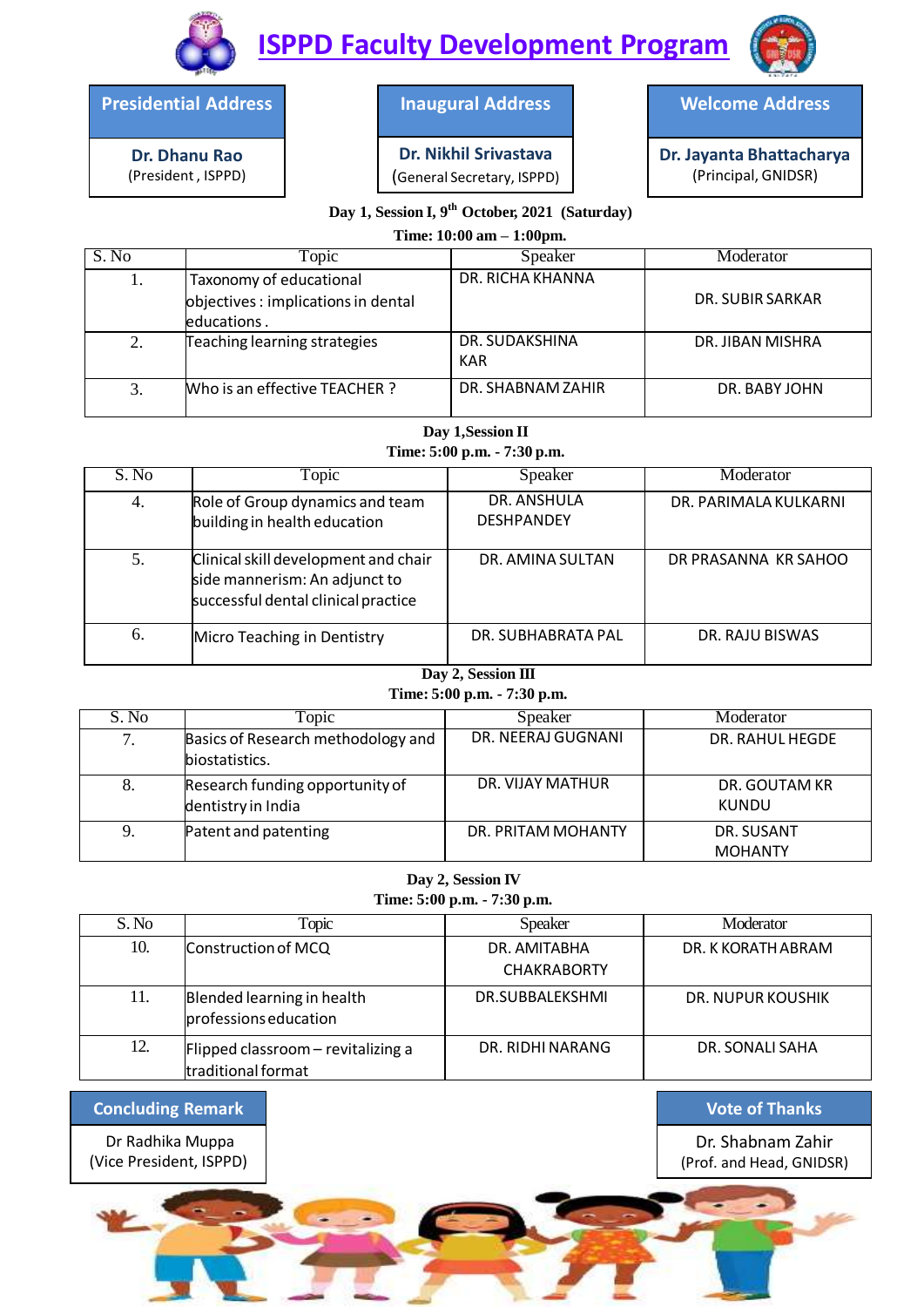